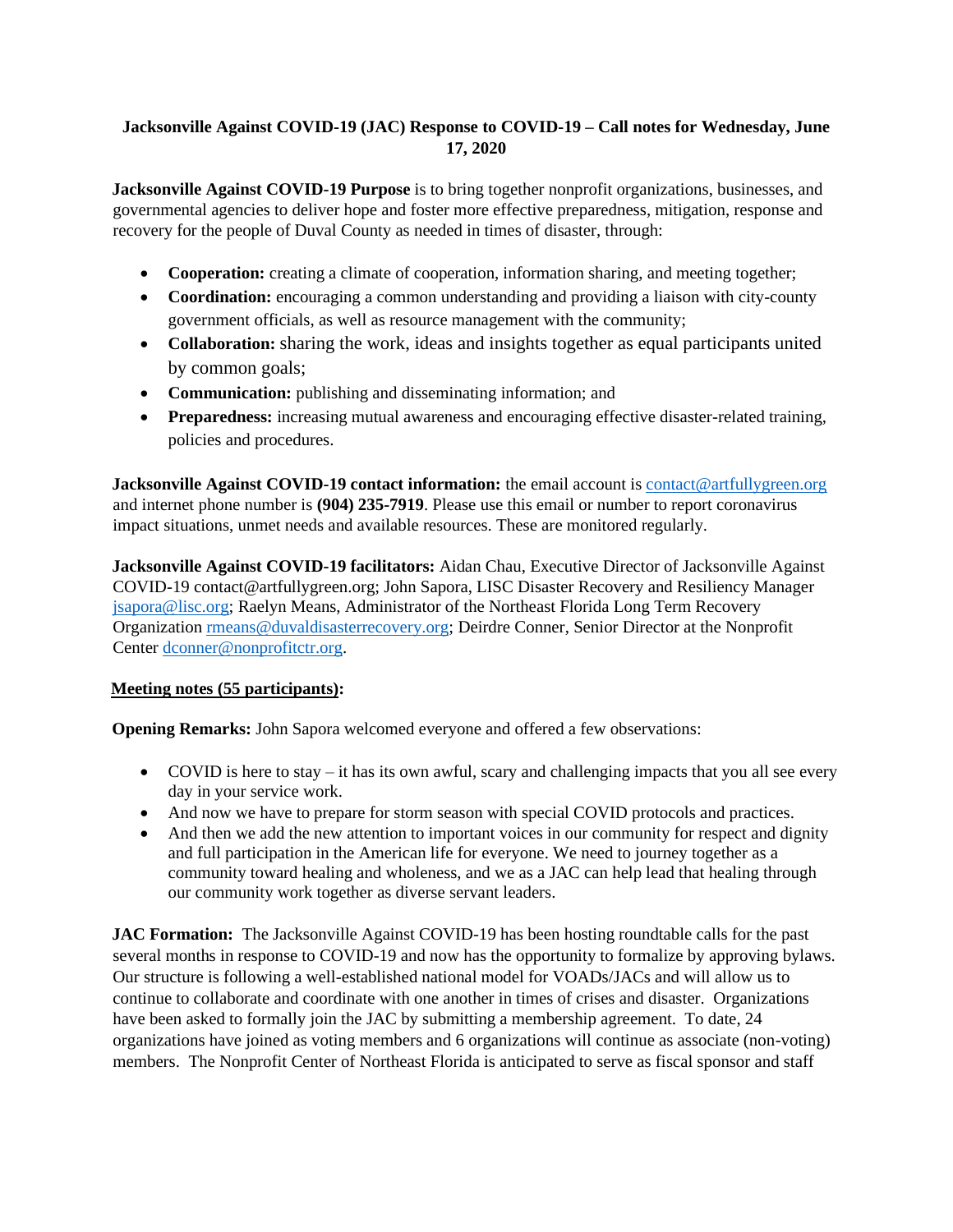support will be provided by Raelyn Means, who is sharing her time as Administrator for the Northeast Florida Long-Term Recovery Organization.

Deirdre Conner of the Nonprofit Center of Northeast Florida shared the background for the JAC, dating back to three years ago following Hurricane Irma. In the fall of 2017, a number of organizations determined the community would be best served by focusing on long-term recovery rather than reestablishing the VOAD that fell dormant previously. Now that the Irma recovery effort has made considerable progress, it makes sense to turn our focus to establishing an evergreen coalition that will allow us to be better prepared for future disasters. The Nonprofit Center is ready and willing to support the JAC as fiscal sponsor (as it has done for the LTRO), but also wants to support the goals of the JAC and help build capacity where needed. Our community has been recognized for its stellar collaboration through our response and recovery efforts and the Nonprofit Center is committed to ensuring the JAC can sustain itself over time.

John Sapora highlighted the importance of aligning the JAC not only locally with emergency management and response organizations, but also regionally with other JACs and VOADs across Northeast Florida and the Florida VOAD.

Other comments on the importance of the JAC:

Bishop Johnson, Grace & Truth CDC recognized the value of the JAC and the opportunity it provides neighborhood-based organizations to continue working in their neighborhoods while aligning with the larger community effort.

Mia Hobdy, New Town Success Zone at Edward Waters College, applauded the power of collaborative impact the JAC provides.

Hermonyone Walker of the Health Smart Church Coalition appreciates the opportunity it provides to connect with other like-minded agencies.

**Bylaws Approval:** The organizational bylaws have been presented and reviewed at various stages over the past few months and are ready for approval. Brian Baer of the Elevated Studio suggested that the bylaws should highlight the "4 Cs" used by NVOAD and noted our purpose doesn't specifically identify collaboration. There was group consensus for this addition. By unanimous voice vote, the registered member organizations approved the bylaws, with an amendment for the steering committee to add additional Article II language to address collaboration.

**Executive Committee Nominees:** Per our bylaws, the JAC will be governed by an Executive Committee, which will include 4 officers and at least 3 other voting members, as well as liaisons from the City of Jacksonville. A full slate including officers will be presented for approval at a future meeting. A number of individuals have agreed to be nominated for the Executive Committee, including: John Sapora, LISC Jacksonville; an American Red Cross representative to-be-named; Eli Darkatsh, Feeding Northeast Florida; Dawn Gilman, Changing Homelessness; Major Keath Biggers, Salvation Army; Jason Clark, Hunger Fight; Jerome Crawford, Metro North CDC; Angela Leatherbury, Habijax; Jeff Winkler, United Way of Northeast Florida; Shamika Wright, Jax Chamber; Pastor Damon Green, Impact Church; Noah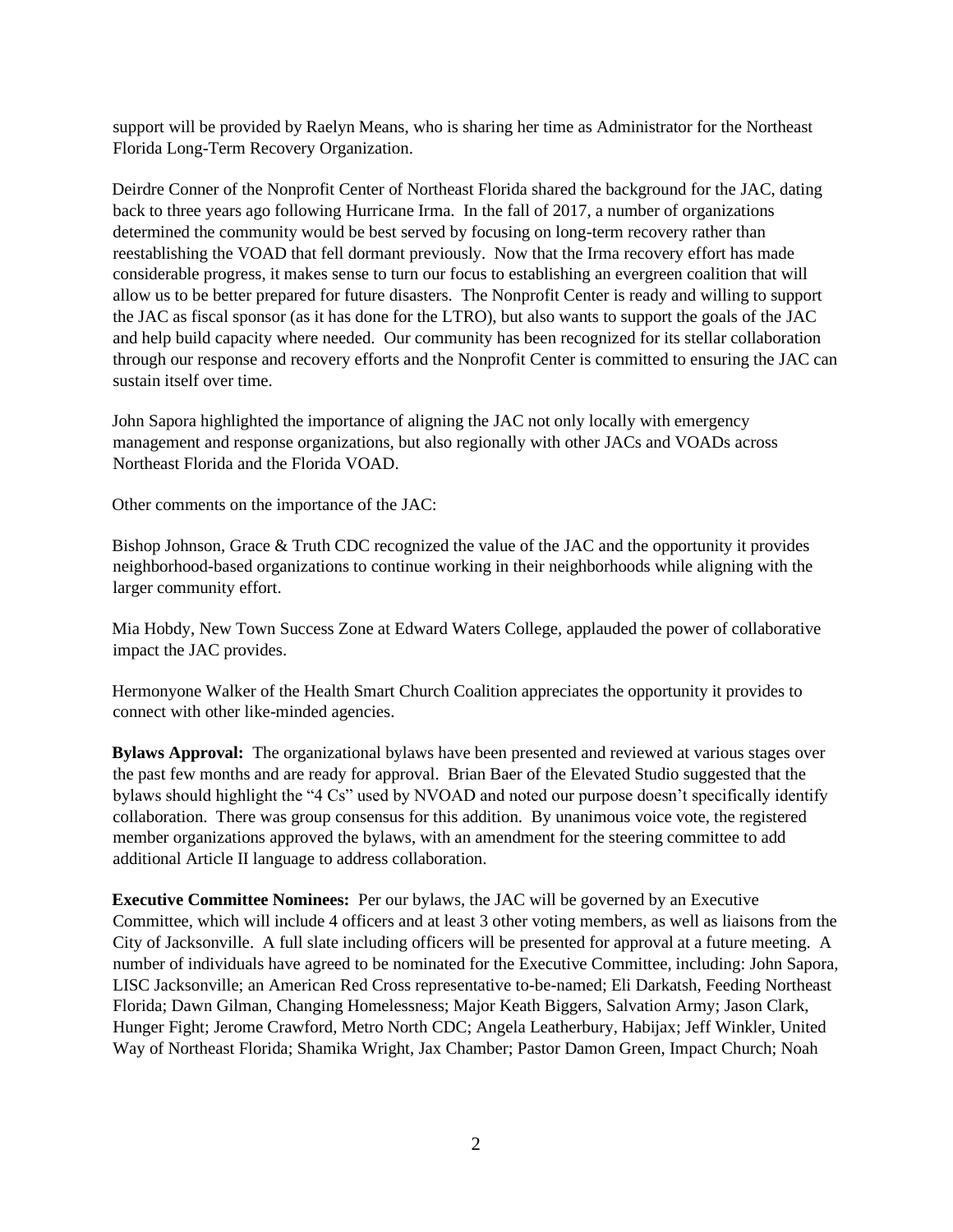Ray, City Emergency Preparedness Division; and Sarah Bohentin, City Neighborhoods Department. Please call John or Raelyn or email the JAC if you are interested in serving on the leadership team.

**Communications:** Raelyn Means reminded everyone to maintain their organization's services and operations in the 211 Directory [\(https://unitedwaynefl.org/get-help/\)](https://unitedwaynefl.org/get-help/). This will be our main repository of resource information, especially in times of crisis or disaster. The JAC will continue to communicate through its email [contact@artfullygreen.org.](mailto:coad@duvaldisasterrecovery.org) A Facebook page [\(www.facebook.com/DuvalJAC\)](http://www.facebook.com/DuvalCOAD) has been created to allow us to share relevant information and opportunities that member organizations can share with their constituents.

**Functional Areas/Priorities:** As we move forward through storm season, the JAC will be focusing on training and education opportunities for our organizations, as well as strengthening our connection with EPD/Emergency Operations Center (EOC). Brian Baer highlighted the critical need to ensure our JAC is connected with the EOC and to maintain that synergy. He also encouraged the group to ensure we have a number of individuals available to fill the JAC seat should a disaster hit. Skip Cramer, American Red Cross, echoed the need for collaboration and for taking an all-hazards approach to our JAC not just storm disasters. John Sapora hopes the JAC can have a training exercise in July to further explore each organization's roles and responsibilities.

### **Agency Reports & Unmet Needs**

**New Town Success Zone:** Mia Hobdy reported as the college develops its plan for reopening, they would like to explore becoming a testing site. In response to her inquiry about who to approach for that, Shamika Wright at Jax Chamber suggested she contact UF Health or the Department of Health. UF Health has a mobile testing unit that has been deployed to various locations.

**Mission House:** Lori Anderson introduced Carina Saladino, the new Executive Director at Mission House. Lori is transitioning to a role with Dial-A-Ride/Beaches Area Agency on Aging. Mission House has worked with EOC in past storms to have a bus come pick up their clients when evacuations are ordered. Lori will share more about this partnership with the JAC for future opportunities.

**American Red Cross:** Skip Cramer reported ARC is part of a taskforce planning for the Republican National Convention coming to Jacksonville in August. With only 10 weeks to prepare, the group is looking at how to safely prepare not only for the convention itself but also plan for disruptions to other needs for shelter (example: housing fire victims or COVID quarantined persons if hotel rooms are already full). Shamika Wright of Jax Chamber added that if anyone has questions or concerns around the RNC convention, please contact her at [shamika.wright@myjaxchamber.com](mailto:shamika.wright@myjaxchamber.com) because the Chamber is involved in planning activities.

**United Way NEFL/211:** Don Earl announced they've been awarded funding through United Way Worldwide/Doordash that will allow them to make food deliveries to families who lack transportation and/or are vulnerable to COVID. They are looking at a 16-week program averaging 250 meals per week. If any agencies are interested in learning more and/or partnering with United Way as a source of food, they can contact Don at [donalde@uwnefl.org.](mailto:donalde@uwnefl.org)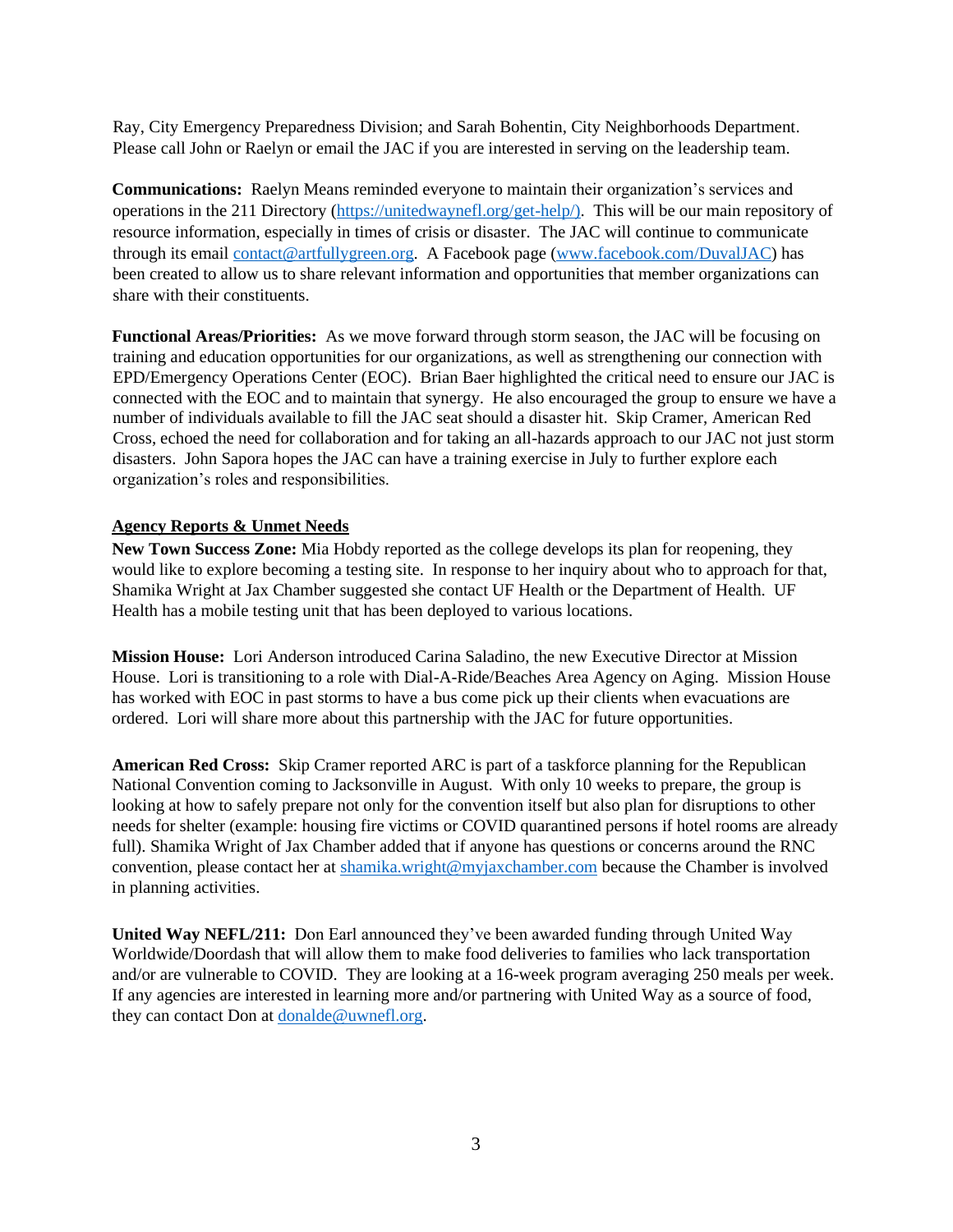**New Source for Cloth Face Masks:** The Florida Department of Health received a large volume of reusable cloth face coverings that have been sent to local health departments for community distribution at no cost. Organizations can call 904-253-1850 to request masks and arrange pickup with Winston Gibbs, DOH Duval County Logistics Coordinator.

**JEA Update (submitted via email):** JEA suspension of disconnections of electric and water service was issued in March, when Florida officials declared a state of emergency. As the community begins to reopen, JEA must now resume normal policies, as utilities across the country have done. **JEA will resume disconnection of services starting July 7, 2020.** Customers are encouraged to act now to avoid disconnection if they have a past-due bill. Customers should contact JEA at **904-665-6000** to discuss flexible payment options. Customer Advisors are available by phone weekdays from 7 a.m. to 7 p.m. Customers may also explore billing and payment options

at **[https://www.jea.com/residential\\_customers/billing\\_and\\_payment\\_options/](https://www.jea.com/residential_customers/billing_and_payment_options/)**. Should **customers** nee d more help, including assistance beyond their utility bill, JEA is directing requests to **2-1-1** or **904-632- 0600**.

**Miguel Garcia, Simply Healthcare (via chat):** We have formed an alliance with Aunt Bertha which is a huge community resource for families who are looking for food, clothing, job info etc. if you would like to get more information on how you can register and learn more about Aunt Bertha please send me an email at mgarcia@simplyhealthcare.com. I can provide additional information via email. Thank you and hope this helps.

**COJ's Senior and Disabled Financial Assistance Program starts June 20:** the City of Jacksonville just announced a program to distribute one-time \$300 grants to up to 3,300 qualifying low-income seniors (72 years or older) and people of any age who receive Social Security Disability benefits who have experienced reduced income or increased expenses due to COVID. It is first-come first-served starting at 8 am on Saturday, June 20 – call 904-255-888 or apply online at: [https://www.coj.net/welcome/news/senior-disabled-financial-assistance.](https://www.coj.net/welcome/news/senior-disabled-financial-assistance)

### **Disaster Preparation**

**2020-21 Storm Preparedness and Response Guide:** the annual JAXREADY Guide highlights lifesaving information for residents in all types of disasters. Most residents will receive the Guide via the US Mail but you can download and distribute electronically at [https://www.coj.net/jaxreadyguide.](https://www.coj.net/jaxreadyguide)

**Special Medical Needs Registry:** City Emergency Preparedness Division has a special medical needs registration to aid in assistance or shelter evacuation in the event of storm or other disaster. Each client must re-register each year to remain in the system. For more information, visit <https://www.coj.net/specialmedicalneeds> or call (904) 255-3172.

**Hurricane Supply Checklist:** household storm preparedness is the first step in staying safe and creating resilient communities. Here is the latest Florida Department of Emergency Management checklist for preparing your household for storm season. Remember "**the first 72 is on you**", meaning your household needs to be able to survive for at least three days without assistance from relatives, neighbors or emergency responders. <https://floridadisaster.org/planprepare/hurricane-supply-checklist/>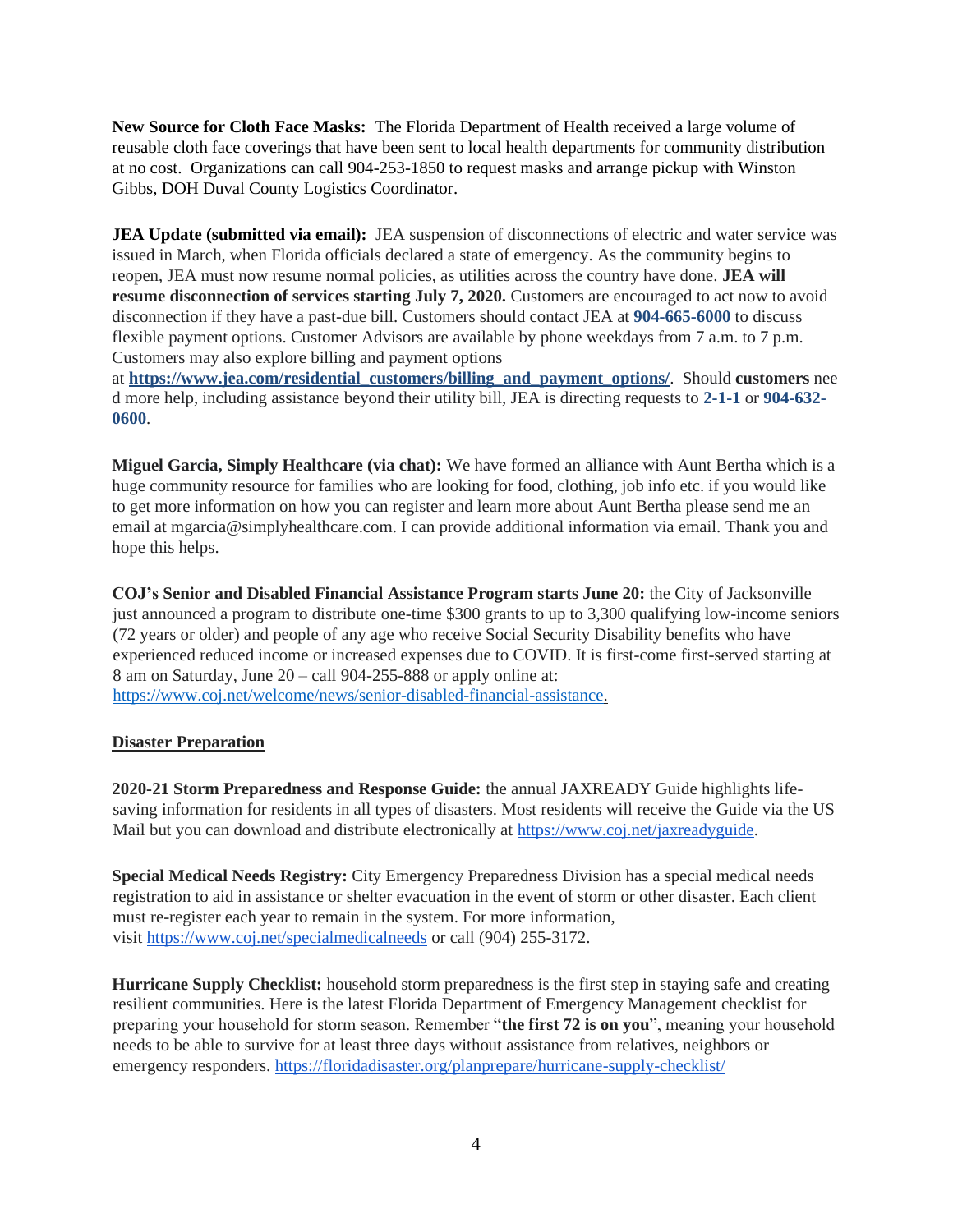### **Learning Opportunities**

**Florida Housing Coalition:** Please join the Florida Housing Coalition on **[Thursday,](https://fhc.wildapricot.org/EmailTracker/LinkTracker.ashx?linkAndRecipientCode=2i%2bAXriWZXRKoIn2DUtM%2bqOWu0S7CmXkXwx6oU2%2fYsJgmdgrC8B7j%2fm34ybFClocZEbjPbIPplx%2fgyO5bmyF6fpe0RYmm9xpMFrB4QYyQqw%3d) June 18 at [1:30pm,](https://fhc.wildapricot.org/EmailTracker/LinkTracker.ashx?linkAndRecipientCode=2i%2bAXriWZXRKoIn2DUtM%2bqOWu0S7CmXkXwx6oU2%2fYsJgmdgrC8B7j%2fm34ybFClocZEbjPbIPplx%2fgyO5bmyF6fpe0RYmm9xpMFrB4QYyQqw%3d)** as they host a free webinar to discuss the COVID-19 Response for Housing and Homelessness in Florida. This webinar will provide you with the new information and resources surrounding COVID-19, as well as guest speakers. [https://register.gotowebinar.com/register/7424013968460964107.](https://register.gotowebinar.com/register/7424013968460964107) flhousing.org.

**Nonprofit Center of Northeast Florida:** The Nonprofit Center has a number of upcoming training opportunities. [https://nonprofitctr.org/inspire\\_events/](https://nonprofitctr.org/inspire_events/)

**FEMA** is hosting additional webinars to expand awareness and understanding of the newly released ["COVID-19 Pandemic Operational Guidance for the 2020 Hurricane Season.](https://lnks.gd/l/eyJhbGciOiJIUzI1NiJ9.eyJidWxsZXRpbl9saW5rX2lkIjoxMTAsInVyaSI6ImJwMjpjbGljayIsImJ1bGxldGluX2lkIjoiMjAyMDA2MTYuMjMwMzg5NjEiLCJ1cmwiOiJodHRwczovL3d3dy5mZW1hLmdvdi9tZWRpYS1saWJyYXJ5L2Fzc2V0cy9kb2N1bWVudHMvMTg4MjAzIn0.2k56cgn9qrGMr6odW0uqRHcf56wBnFYIqLpmN7gp0cA/s/981676149/br/79908961009-l)" FEMA released this guidance to help emergency managers and public health officials best prepare for disasters while continuing to respond to and recover from the coronavirus (COVID-19) pandemic.

The webinars will allow emergency managers an opportunity to discuss how the guidance can assist jurisdictions to review and modify their plans given the constraints and limitations of the ongoing pandemic. To register:

- [Webinar:](https://lnks.gd/l/eyJhbGciOiJIUzI1NiJ9.eyJidWxsZXRpbl9saW5rX2lkIjoxMTEsInVyaSI6ImJwMjpjbGljayIsImJ1bGxldGluX2lkIjoiMjAyMDA2MTYuMjMwMzg5NjEiLCJ1cmwiOiJodHRwczovL2ZlbWEuY29ubmVjdHNvbHV0aW9ucy5jb20vY292aWQxOXJlZ2lzdHJhdGlvbjYvZXZlbnQvcmVnaXN0cmF0aW9uLmh0bWwifQ.esU7mOrGMEooqZcFWEsMwgn9Tzv_H36sxcTNeLZBkd4/s/981676149/br/79908961009-l) 11 a.m. ET on Tuesday, June 23
- [Webinar:](https://lnks.gd/l/eyJhbGciOiJIUzI1NiJ9.eyJidWxsZXRpbl9saW5rX2lkIjoxMTIsInVyaSI6ImJwMjpjbGljayIsImJ1bGxldGluX2lkIjoiMjAyMDA2MTYuMjMwMzg5NjEiLCJ1cmwiOiJodHRwczovL2ZlbWEuY29ubmVjdHNvbHV0aW9ucy5jb20vY292aWQxOXJlZ2lzdHJhdGlvbjcvZXZlbnQvcmVnaXN0cmF0aW9uLmh0bWwifQ.PFEcYKnOuLUg3ERdAwU4UaC5JOUj7gpMrP_zZUPxh4I/s/981676149/br/79908961009-l) 4 p.m. ET on Wednesday, June 24
- [Webinar:](https://lnks.gd/l/eyJhbGciOiJIUzI1NiJ9.eyJidWxsZXRpbl9saW5rX2lkIjoxMTMsInVyaSI6ImJwMjpjbGljayIsImJ1bGxldGluX2lkIjoiMjAyMDA2MTYuMjMwMzg5NjEiLCJ1cmwiOiJodHRwczovL2ZlbWEuY29ubmVjdHNvbHV0aW9ucy5jb20vY292aWQxOXJlZ2lzdHJhdGlvbjgvZXZlbnQvcmVnaXN0cmF0aW9uLmh0bWwifQ.LddIbGGSv8rFdjjpThnpATMLthBZpmwbfE-kDXuimCE/s/981676149/br/79908961009-l) 2 p.m. ET on Thursday, June 25

Download the "COVID-19 Pandemic Operational Guidance for the 2020 Hurricane Season" on the [FEMA website.](https://lnks.gd/l/eyJhbGciOiJIUzI1NiJ9.eyJidWxsZXRpbl9saW5rX2lkIjoxMTQsInVyaSI6ImJwMjpjbGljayIsImJ1bGxldGluX2lkIjoiMjAyMDA2MTYuMjMwMzg5NjEiLCJ1cmwiOiJodHRwczovL3d3dy5mZW1hLmdvdi9tZWRpYS1saWJyYXJ5L2Fzc2V0cy9kb2N1bWVudHMvMTg4MjAzIn0.yTCN7n1k2jC5MdAO7GBY2k_zcc7fQu5Wc-RF0M_LrqU/s/981676149/br/79908961009-l)

**FEMA Emergency Management Institute:** The Emergency Management Institute (EMI) offers selfpaced courses designed for people who have emergency management responsibilities and the general public. All are offered free-of-charge to those who qualify for enrollment[. https://training.fema.gov/is/](https://training.fema.gov/is/) Consider creating a FEMA SID and taking the following courses to help build personal disaster skills and community knowledge:

- $\triangleright$  IS-100.c Introduction to the Incident Command System (2 hours)
- ➢ IS-700.b Introduction to the National Incident Command System (3.5 hours)
- ➢ IS-800.d National Response Framework, An Introduction (2 hours)

### **Standing Agency Resources & Information**

- Link to the City COVID-19 Recovery Resources is<https://www.coj.net/recoveryresources>
- To subscribe to the City of Jacksonville EOC COVID-19 SITREP Distribution List, send an email to: LISTSERV@LIST.COJ.NET and type "SUBSCRIBE COJ\_EOC\_SITUNIT" with NO other text, including signatures, in the message field.
- Monitor [www.jaxready.com/](http://www.jaxready.com/)virus for the latest Duval County disaster information.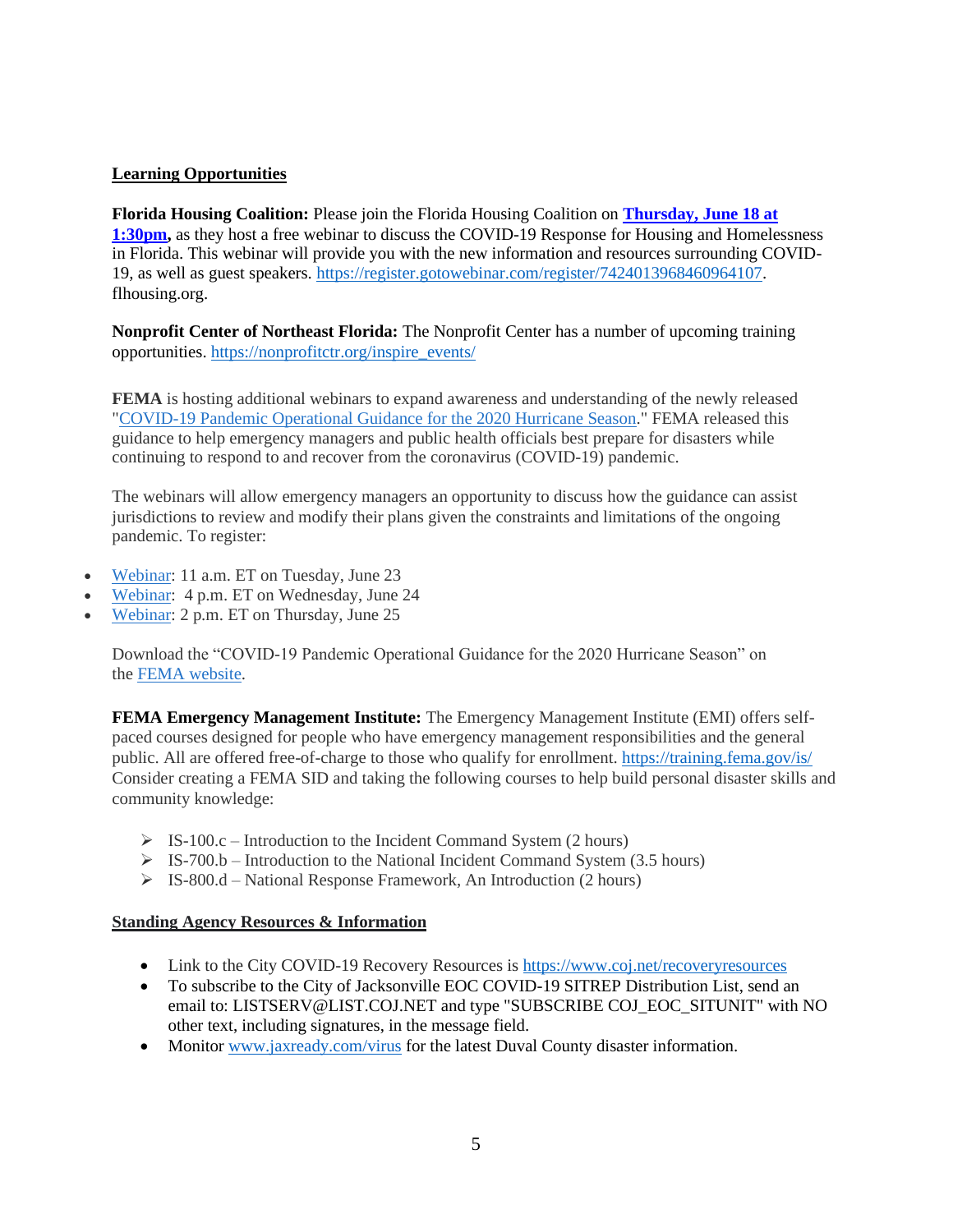- **630-CITY Helpline:** The City's helpline continues to support customers with routine inquiries about city services as well as answering questions regarding the virus. Staff are working remotely and referring to 211 and providers as needed.
- **211 Helpline and Resource Directory** <https://unitedwaynefl.org/get-help/> is the primary JAC source for what disaster resources are available from various organizations. 211 operators search this database to assist Helpline callers, so please REGISTER your organization and update your contact information and available resources. 211 manager is Don Earl – [donalde@uwnefl.org.](mailto:donalde@uwnefl.org) **\*\*Link for agencies to update their information with changes to schedule and services: <https://unitedwaynefl.org/get-help/update-agency-information/>**
- **Volunteers** If any organization has a need for volunteers, please contact Contact@artfullygreen.org with details and we will connect you. United Way Volunteer Hub Agency Page: [https://uwnefl.galaxydigital.com/covid-19-agency-information/ D](https://uwnefl.galaxydigital.com/covid-19-agency-information/)on't forget to track volunteer hours—may be beneficial for future funding proposals and required matches.
- Resource document for screening volunteers: <https://uwnefl.galaxydigital.com/files/dl/26f3d88ca8b72ab56c9aaf7b00e9734f/>
- **The Nonprofit Center** is maintaining information for nonprofits at [http://nonprofitctr.org/covid-](http://nonprofitctr.org/covid-19)[19.](http://nonprofitctr.org/covid-19)
- **AARP** has created a website for AARP Mutual Aid Groups, which are informal groups of volunteers that band together to find effective ways to support those people most in need who live in their local community. Mutual aid can include picking up groceries, providing financial assistance, or lending emotional support to your neighbors. [https://aarpcommunityconnections.org](https://aarpcommunityconnections.org/)
- **Northeast Florida Regional Council:** NEFRC provides a host of emergency preparedness services for the public, private and government sectors in our seven-county region (Baker, Clay, Duval, Flagler, Nassau, Putnam and St. Johns). This includes but is not limited to the areas of natural hazard planning, hazardous materials and wastes, and training and exercise services. NEFRC maintains staff with expertise in emergency management. A Florida Professional Emergency Manager or FEMA Certified Master Exercise Practitioner will oversee all projects or programs.

The NEFRC, through a contract with the Florida Department of Health, also manages the Healthcare Coalition program for 18 counties throughout North Florida. Through planning, training, equipping and exercising, the Healthcare Coalitions are building a stronger, regional healthcare system. The Northeast Florida Healthcare Coalition is a group of healthcare and response organizations that collaborate to prepare for and respond to medical surge events. HCCs incentivize diverse and competitive health care organizations to work together for the community. [http://www.neflhcc.org/.](http://www.neflhcc.org/) Contacts are Eric Anderson [eanderson@nefrc.org](mailto:eanderson@nefrc.org) and Leigh Wisley at [lwisley@nefrc.org.](mailto:lwisley@nefrc.org)

**Ordering Supplies:** The City of Jacksonville EOC is currently processing supply order requests only from first responders and healthcare facilities, so nonprofit organizations need to use other vendors for PPE and other supplies. Given the increased demand from businesses as communities reopen for business, please send any recommended suppliers to [contact@artfullygreen.org](mailto:coad@duvaldisasterrecovery.org) for dissemination to other JAC members.

### **PPE Resources**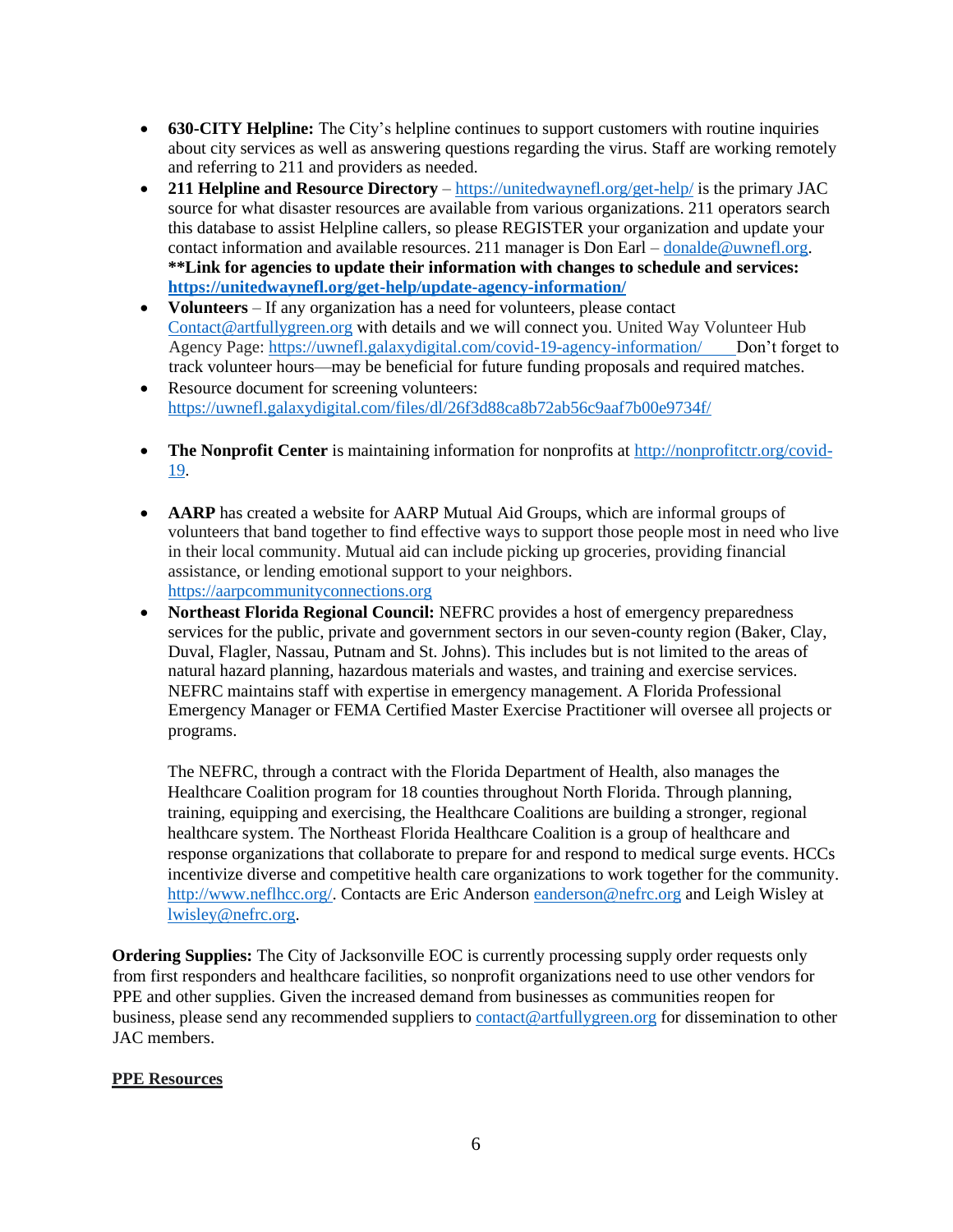If your direct service organization needs supplies such as manufactured masks, gloves, face shields, handwashing stations, hand sanitizer, digital thermometers, etc., please email [contact@artfullygreen.org,](mailto:coad@duvaldisasterrecovery.org) and the Jacksonville Against COVID-19 will gather orders and coordinate to help source those unmet needs. On the other hand, if your group is a source of masks, either DIY or manufactured masks, please email the JAC to coordinate your source with the unmet needs.

**Florida Department of Health, Duval County,** has cloth face coverings available for community distribution at no cost. To request masks, call 904-253-1850. You will be contacted to arrange pick up.

**Rethreaded** is making masks for frontline healthcare workers and for sale to the public. <https://www.rethreaded.com/products/cottonmask>

**YMCA** has a New Americans Welcome Center program where participants (ladies from Colombia, Venezuela, Ethiopia, to name a few) have been sewing face masks and selling them for \$5/each. This is helping participants make some money for their families. Please call (904) 530- 2549 – Amber Dodge, New Americans Welcome Center Coordinator.

**Vendors** with reasonable pricing for gloves and sanitizer for those looking to purchase:

- **Gloves (Latex/Vinyl)**
	- o Apollo Packaging: Ken Petsch (904) 683-3976 or [ken@apollopackaging.com](mailto:ken@apollopackaging.com)
	- o \$70/case of 1000 (10 boxes of 100 pairs per case)
- **Hand Sanitizer**
	- o Indoff: Don Compton (904) 517-7268 or [don.compton@indoff.com](mailto:don.compton@indoff.com)
	- $\degree$  96 2oz bottles = \$298
	- $\Omega$  = 32oz bottles = \$295

#### **Spiritual & Emotional Care Resources**

- <https://emergency.cdc.gov/coping/responders.asp>"Responding to disasters is both rewarding and challenging work. Sources of stress for emergency responders may include witnessing human suffering, risk of personal harm, intense workloads, life-and-death decisions, and separation from family. Stress prevention and management is critical for responders to stay well and to continue to help in the situation. There are important steps responders should take before, during, and after an event. To take care of others, responders must be feeling well and thinking clearly."
- **Office of Population Health, Humana Military:** The program is maintaining a resource guide for active-duty military families. For questions and updated information please contact Lavender Morrison at [Lmorrison2@humana.com.](mailto:Lmorrison2@humana.com) Pre-COVID-19 project outline and purpose can also be found on our website [www.humanamilitary.com/populationhealth.](http://www.humanamilitary.com/populationhealth)
- **Florida Blue Emotional Support Helpline:** Florida Blue is offering a free 24-hour, bilingual emotional support helpline for all Floridians. Any Floridian, including those who are uninsured or insured by another company, can call **833-848-1762** for help dealing with feelings of stress, anxiety, grief, or fear related to COVID-19.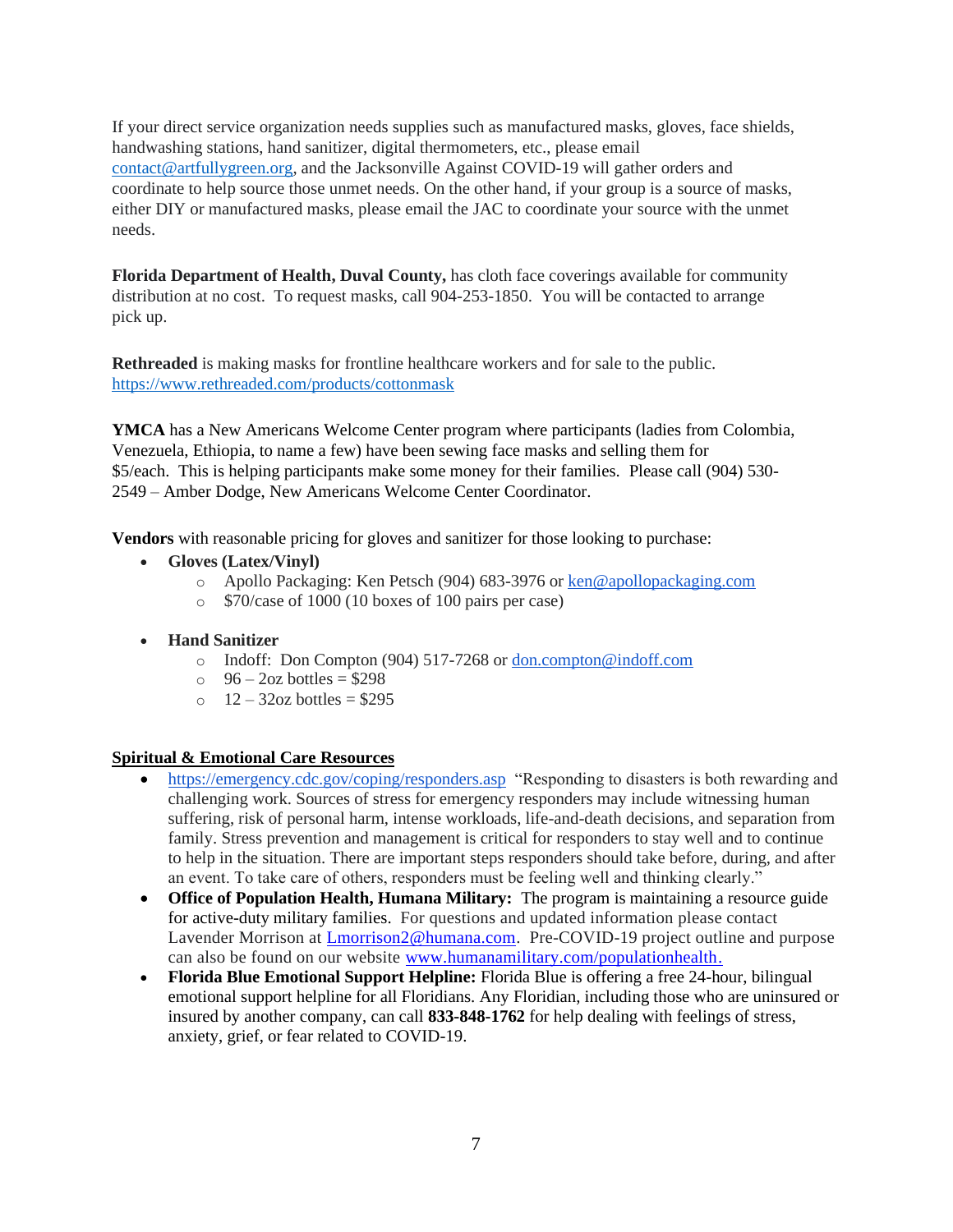- **Pray Jacksonville Phone bank:** The Pray Jacksonville phone line is 904-990-1777. About 40 people are standing by ready to support individuals who call seeking spiritual and emotional guidance.
- **Presbyterian Disaster Assistance** *Building Resilience* **webinars for Faith Leaders and General Audiences**: These one-hour programs are designed to increase participants' understanding of their own signs of stress and to teach in-the-moment tools to engage the relaxation response in body and mind. These webinars are designed for faith leaders and anyone responding to the COVID-19 situation and will engage participants in responding to questions and prompts to help create a personalized self- care and resilience-building plan. Those attending will build on their experience while practicing new tools that have been shown to be effective in sustaining our capacity to serve in the midst of challenging circumstances. These webinars have been pre-recorded and are available to view at your convenience. Visit [www.bit.ly/PDAESCwebinar](http://www.bit.ly/PDAESCwebinar) for more information.
- **American Red Cross/Bereavement and Grief Assistance:** The American Red Cross is offering a [Virtual Family Assistance Center \(VFAC\)](https://www.redcross.org/virtual-family-assistance-center.html) to support families struggling with loss and grief due to the ongoing coronavirus pandemic. People can visit [redcross.org/VFAC](http://redcross.org/VFAC) to access a support hub with special virtual programs, information, referrals and other services to support families in need. The hub will also connect people to community resources provided by partners in their area. All support is provided virtually and is completely confidential and free.

#### **Other Helpful Info:**

- **FL VOAD**: The state VOAD recently announced regular calls will occur on the 2<sup>nd</sup> Tuesday of the month at 3pm. To be added to the invitation list, please email [flvoadmeetings@outlook.com.](mailto:flvoadmeetings@outlook.com) Situational reports can be submitted online at<https://dart-voad.communityos.org/sitrep> to help state and national VOAD leaders support the collaborative efforts of each responding agency.
- **Other COADS:**
	- o **Clay County** Everyone who has disaster response resources, volunteers or facilities available is asked to please text or call André Van Heerden (305) 395-0912. Please text the contact information of your point of contact person as group communications are being put together to organize a coordinated response. You can also send an email to: info@claysafetynet.org.
	- o **Nassau County** Contact is Stephanie Jerrell-Estep, Nassau P3-Public Private Partnership, 386-365-2252, [stephestep@nassaup3.org](mailto:stephestep@nassaup3.org)
	- o **St. Johns County** Contact Jenny Harvey, chair of the St. Johns County VOAD, at jenny.harvey@unitedway-sjc.org.

### **Future Jacksonville Against COVID-19 calls:**

The Jacksonville Against COVID-19 will hold its next membership meeting on **Wednesday, July 1.** Joining by computer is encouraged whenever feasible – chat information is included in the minutes.

https://zoom.us/j/3952340642 Meeting ID: 395 234 0642 One tap mobile +16465588656,,3952340642# US (New York)